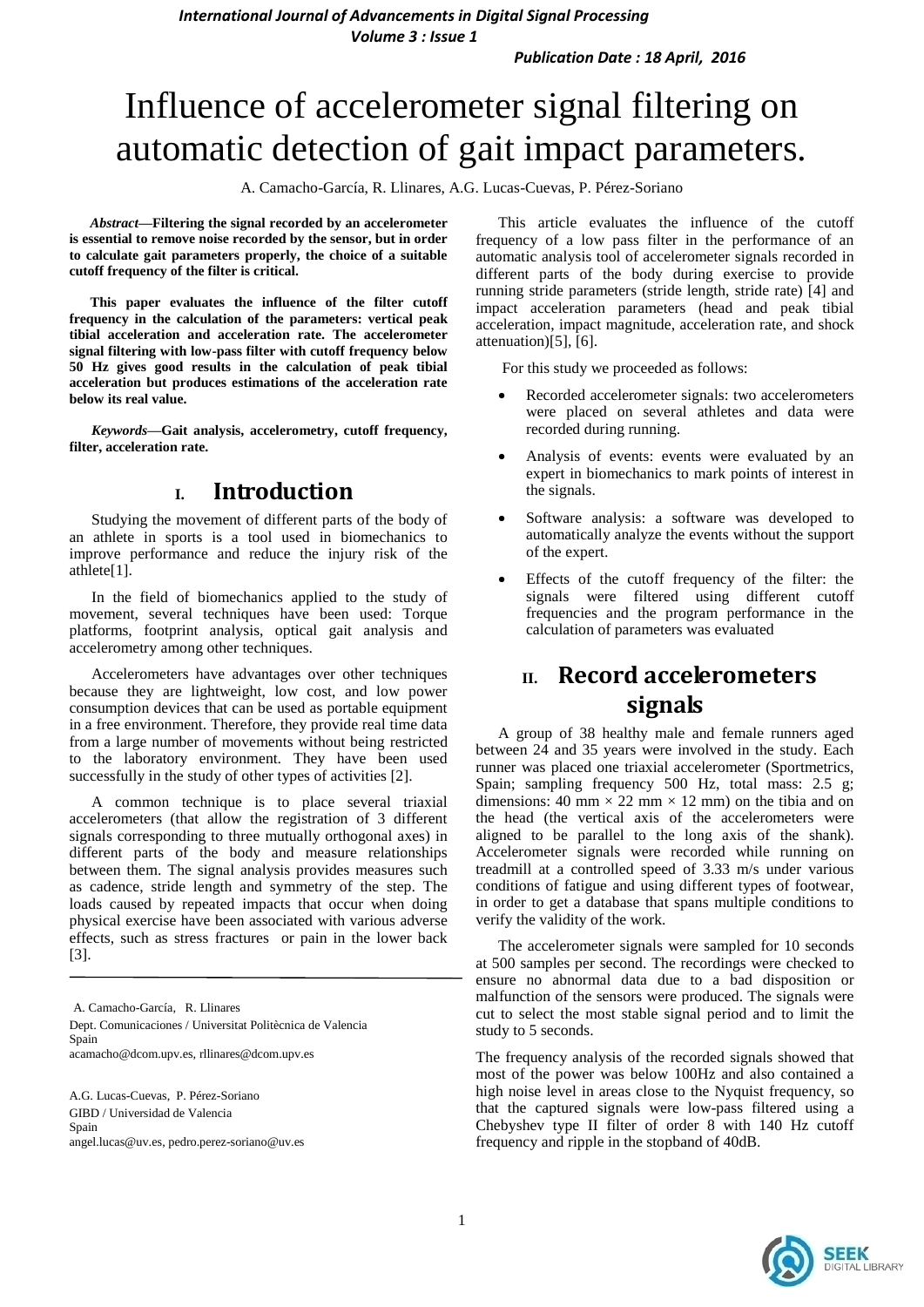### *Publication Date : 18 April, 2016*

## **III. Analysis of events**

As the vertical axes of the accelerometers are those that provide more information for the detection of points of interest, the vertical component of the accelerometer at the tibia was used as the reference signal to mark points of interest.

An expert in biomechanics studied the signals of the vertical axis of the accelerometer placed on the tibia, separated each step and marked as wrong those steps that were not recorded properly.

In the steps that were recorded successfully, he marked [Fig. 1.](#page-1-0) the maximum acceleration occurred at the moment the foot contacted the ground and the minimum acceleration just before it (used to calculate the acceleration rate).



<span id="page-1-0"></span>Fig. 1. Maximum acceleration and minimum acceleration just before it. Vertical tibia acceleration (up). Vertical head acceleration (down). Arbitrary units

## **IV. Software analysis**



<span id="page-1-1"></span>The scheme of the implemented software to analyze the

signals and perform automatic detection of points of interest is shown i[n Fig. 2.](#page-1-1) 

### *A. LPF*

The first block consisted of a low-pass filter whose effects we aimed to analyze in this article and whose objective was to eliminate the noise captured by the sensors. Different types of filters were used to evaluate which is the best in the calculation of the studied parameters.

### *B. Step separation*

In this block, the repetition period of the signal was calculated using the auto-correlation. Then the signal was divided into segments whose size was equal to the period.

As each measurement had a duration of 10 seconds and as the stride duration during running lasts less than one second, each file provided about 10 segments.

### *C. Max/Min detection.*

For each signal segment, the local maximum associated with the foot contact with the ground and the local minimum that occurred just before this maximum were calculated.

The foot contact with the ground did not always match the global maximum of the acceleration signal. To locate this point correctly, we used the fact (empirically verified) that this maximum was followed by a very sharp decrease of acceleration to quickly reach a local minimum (less than 50 ms duration).

In addition to previous peaks, we also located the global maximum and minimum of each segment in the tibia and head.

### *D. Parameter calculation.*

Based on the above values, we calculated running stride parameters (stride length, stride rate) and impact acceleration parameters (head and tibial peak acceleration, impact magnitude, acceleration rate, and shock attenuation).

In this article, we focused only on the influence of the cutoff frequency of the low pass filter described at point A in the accuracy to detect the time of ground contact and acceleration rate.



Fig. 3. 8 segments of the accelerometer signal of a single runner centered in ground contact. Low pass  $fc = 100$  Hz (up) and  $fc = 20$  Hz (down). Time (milliseconds) amplitude (g)

## **V. Effects of the cutoff frequency of the filter analysis**

To view the effect produced by the LPF block, Fig. 3. shows all segments of the accelerometer signal successfully registered of a single runner. The center of each segment (0 ms) is the moment when ground contact occurs every stride (maximum automatically detected). The top graph reflects the use of a low pass filter Fig. 1. with  $fc = 100$  Hz while the one at the bottom shows the same accelerometer signal but using a filter having  $fc = 20$  Hz.

Reducing the cutoff frequency of the low pass filter we observed:

The signal shape is smoothed.

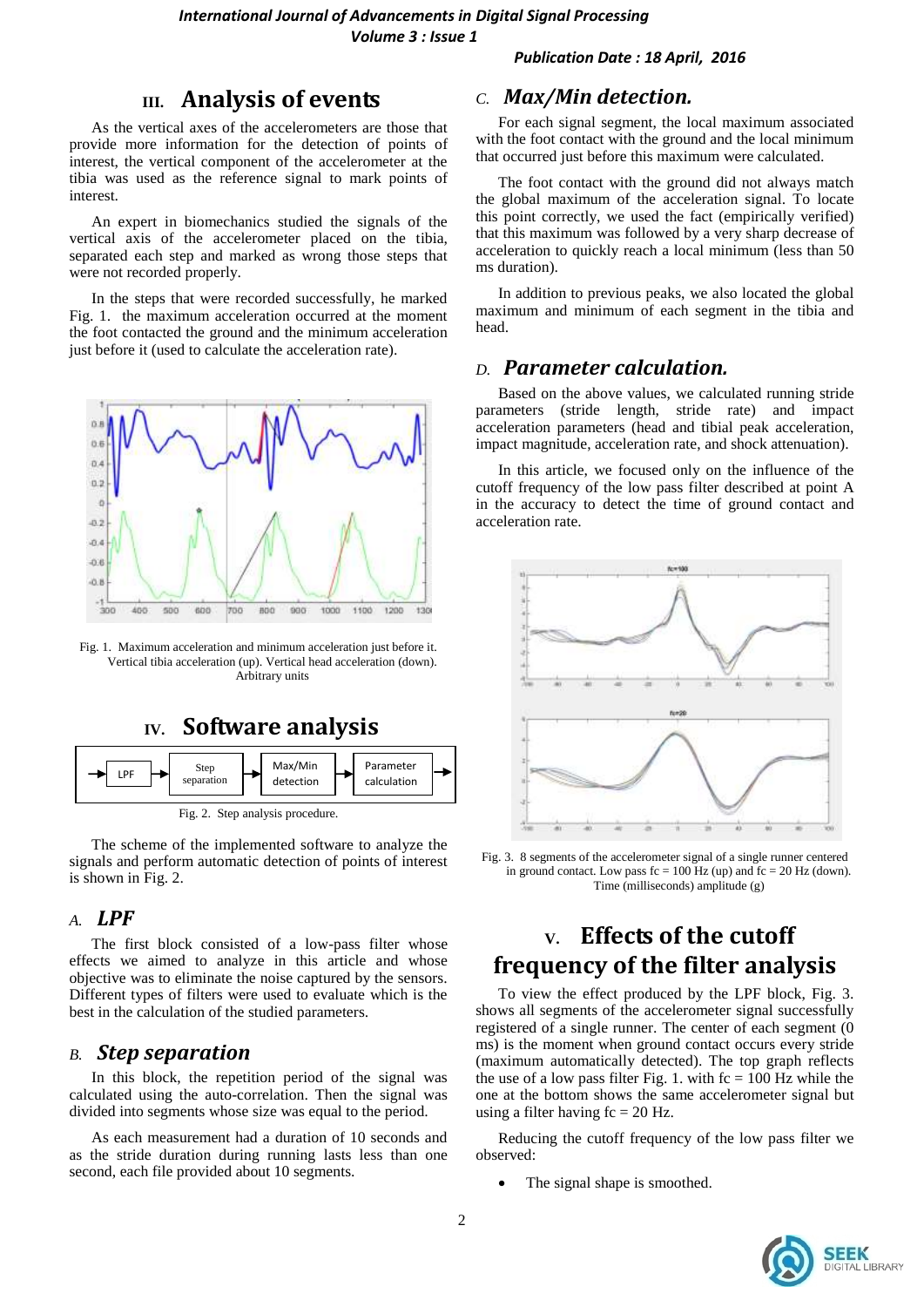### *International Journal of Advancements in Digital Signal Processing Volume 3 : Issue 1*

- The peaks amplitudes are reduced.
- Differences between segments are lower.

Modifications that filters produce in signals depend not only on the cutoff frequency but also on the type of filter used. To evaluate the effect that causes the filter type in the analyzed parameters, in this study Butterworth and Chebyshev Type II of order 2, 4, 6 and 8 were used. In addition, for each of these filters two configurations were used: forward and forward-backward[7].

## *A. Accuracy detecting the time of ground contact.*

A low-pass Butterworth filter of order 2, 4, 6 and 8, produces an average delay of 11, 23, 34 and 44 milliseconds in the detection of the maximum of accelerometry of the signals used in this work. These values are reduced to 1, 2, 3 and 5 milliseconds when the cutoff frequency of the applied filter is 120 Hz. The same effects are observed when using Chebyshev Type II filters:

- The delay increases as the filter order increases.
- The delay decreases as the cutoff frequency increases.

The above effects are observed when a forward filtering is done but not when forward-backward filtering is done. Forward-backward filters have zero-phase and theoretically do not produce shifts of time, therefore offsets measured in the signals we worked with were close to zero (less than 1 millisecond). An exception occurred when using filters with cutoff frequency lower than 40 Hz: advances greater than 2 milliseconds were measured, probably produced by the influence of the minimum after the maximum in these signals.

As running stride parameters are not dependent on the moment the maximum occurs but the time between one maximum and the next one, this delay will not cause errors in measurements. To evaluate the influence of the used filter in running stride parameters, the error is calculated as the difference between the time when the maximum occurs and the time when it is detected (correcting the delay introduced by the filter).

<span id="page-2-0"></span>TABLE I. ERROR IN DETECTION OF GROUND CONTACT (TIME IN MS)

|                    | Filter cutoff frequency (Hz) |      |      |      |      |      |            |  |  |
|--------------------|------------------------------|------|------|------|------|------|------------|--|--|
| <b>Filter type</b> | 20                           | 40   | 60   | 80   | 100  | 120  | <i>140</i> |  |  |
| Forw.Butter.2      | 2,83                         | 2.24 | 0.53 | 1.02 | 0.50 | 0.55 | 0.90       |  |  |
| Forw.Butter.8      | 1,08                         | 2.87 | 2.37 | 2,00 | 0.57 | 0.34 | 0.87       |  |  |
| Forw.Cheby.2       | 15,76                        | 3.91 | 0.94 | 2.22 | 0.90 | 0,75 | 1,00       |  |  |
| Forw.Cheby.8       | 2.84                         | 1,03 | 2.24 | 0.70 | 0.97 | 0.67 | 0.45       |  |  |
| F/back.Butter.2    | 4,02                         | 2.20 | 0.70 | 0.40 | 0.25 | 0.08 | 0.11       |  |  |
| F/back.Butter.8    | 2,88                         | 2.47 | 0.73 | 0,52 | 0.16 | 0.06 | 0.07       |  |  |
| F/back.Cheby.2     | 14,81                        | 4.12 | 2.75 | 0.93 | 0,86 | 0.70 | 0,52       |  |  |
| F/back.Cheby.8     | 2,17                         | 1.09 | 0.78 | 0.57 | 0.37 | 0.06 | 0.07       |  |  |

[TABLE I. c](#page-2-0)ontains the mean square errors measured when applying different filter types, and it can be drawn the following conclusions:

 Chebyshev filters of order 2 are not suitable because they produce much higher errors than the other filters for all cutoff frequencies.

### *Publication Date : 18 April, 2016*

- Cutoff frequency below 60 Hz. produce significant errors, but above this value there is not dependence of error on frequency.
- Butterworth filters provide better results than Chebyshev.
- Forward-backward filtering provide better results than forward filtering.

## *B. Accuracy detecting the acceleration of ground contact.*

The correct measurement of the maximum acceleration occurred at the moment the foot contact the ground is very important since it is used in the calculation the impact acceleration parameters.

|                    | Filter cutoff frequency (Hz) |       |       |       |       |            |      |  |  |
|--------------------|------------------------------|-------|-------|-------|-------|------------|------|--|--|
| <b>Filter type</b> | 20                           | 40    | 60    | 80    | 100   | <i>120</i> | 140  |  |  |
| Forw.Butter.2      | 30,93                        | 12.51 | 5.44  | 2.59  | 1.16  | 0.47       | 0.24 |  |  |
| Forw.Butter.8      | 40,13                        | 16,81 | 7,39  | 3.12  | 1,18  | 0,38       | 0.29 |  |  |
| Forw.Cheby.2       | 82,55                        | 37,27 | 22,53 | 14.86 | 9,11  | 5,32       | 2,97 |  |  |
| Forw.Cheby.8       | 44,80                        | 19,64 | 9,23  | 3,81  | 1,47  | 0.41       | 0,07 |  |  |
| F/back.Butter.2    | 39.91                        | 17.95 | 8.60  | 4.15  | 1.93  | 0.84       | 0.33 |  |  |
| F/back.Butter.8    | 35,13                        | 17,01 | 5,99  | 2,27  | 0.45  | 0.02       | 0,00 |  |  |
| F/back.Cheby.2     | 86,61                        | 45.40 | 29.36 | 19.55 | 13.27 | 8.20       | 4.64 |  |  |
| F/back.Chebv.8     | 37.30                        | 18.95 | 6,80  | 2.85  | 0.63  | 0.01       | 0.00 |  |  |

<span id="page-2-1"></span>TABLE II. ERROR IN DETECTION OF MAXIMUM ACCELERATION ( %)

[TABLE II. c](#page-2-1)ontains the mean errors of this maximum measured applying different filter types, and it can be drawn the following conclusions:

- Chebyshev filters of order 2 are not suitable because they produce much higher errors than the other filters for all cutoff frequencies.
- Error decreases as the filter cutoff frequency increases. Cutoff frequencies above 60 Hz. produce errors less than 10%, and cutoff frequencies above 80 Hz. produce errors less than 5%.
- Butterworth filters provide slightly better results than Chebyshev.
- Forward-backward filtering provide slightly better results than forward filtering.

## *C. Accuracy detecting the acceleration rate.*

The acceleration rate [5] measures the slope of the graph of acceleration when plot versus time, and errors in the estimation of time and amplitude of the maximum discussed in the preceding paragraphs strongly affect the accuracy in the calculation of this parameter.

Every point in [Fig. 5.](#page-3-0) represents the mean value of the acceleration rate automatically calculated for all stride of a runner detected correctly. These points are connected with lines so that each line represents the acceleration rate of a single runner calculated using filters with different cutoff frequencies.